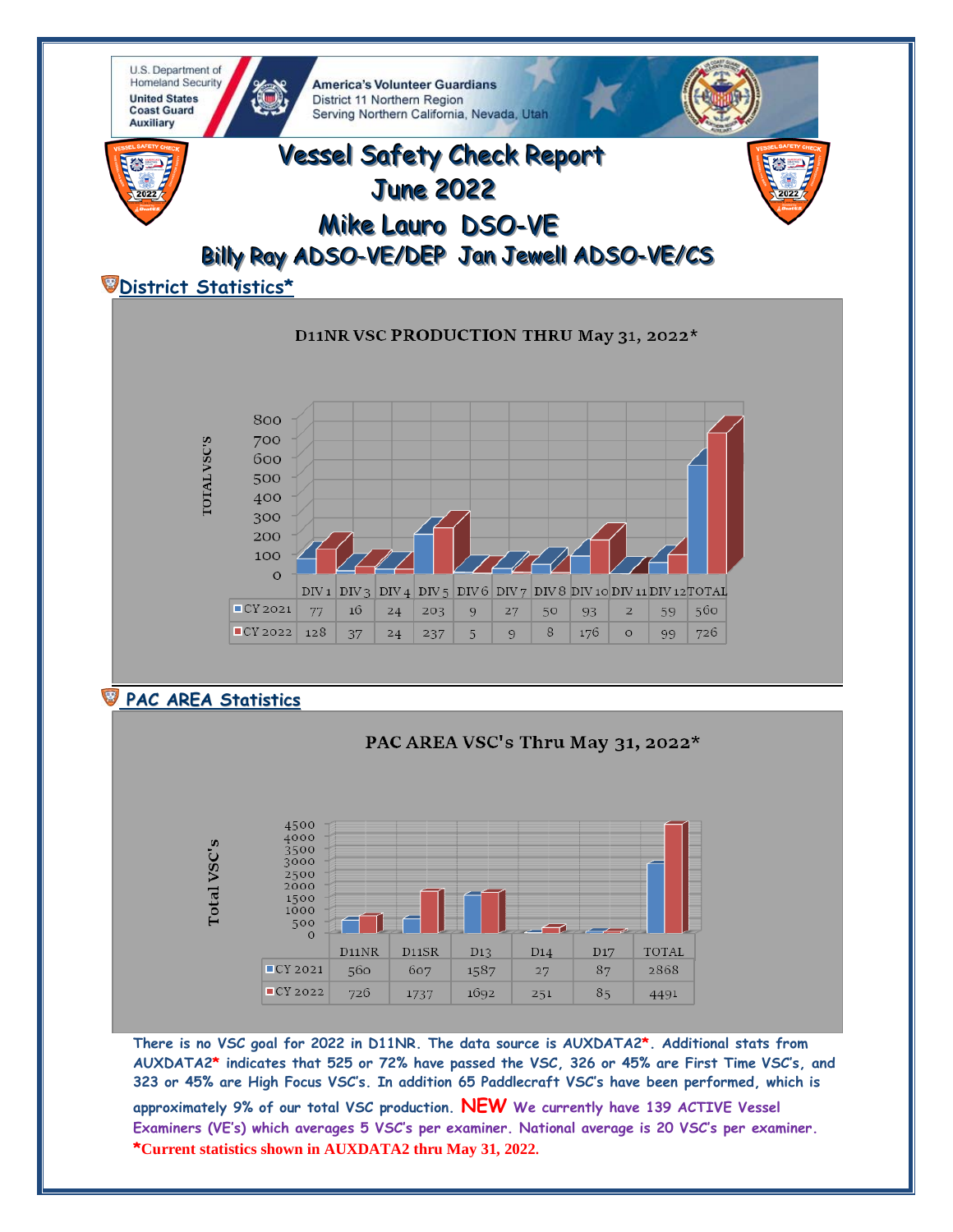## **Congratulations!**

Congratulations to the following member(s) who have achieved the **20+ VSC** plateau for **2022.** This brings our total to **8** examiner(s) for **2022** who are part of an elite groupapproximately **6%** of our D11NR Vessel Examiner membership (**139**). These members have received special recognition and their names are listed on the member recognition page: <http://rbsafety.d11nuscgaux.info/ve/recognition.html>

| Robert Aston         | $01 - 04$ | Herman Haluza | $01 - 09$ |
|----------------------|-----------|---------------|-----------|
| Karensue(Kit) Galvin | 05-03     |               |           |

## **Congratulations!**

Congratulations to the following member(s) who have recently achieved the **coveted RBS device.**These members are part of an elite group of **44** currently active members and **81** total members who have worked hard and achieved this device. They are approximately approximately **4%** of our current D11NR membership. These members will have their names permanently added to the D11NR RBS Device Honor Roll on the D11NR website:

<http://rbsafety.d11nuscgaux.info/ve/recognition.html>under the "LINK to RECOGNITION".

| <b>Cassandra Mani</b>       | $01 - 02$ | Karensue(Kit) Galvin  | $05 - 03$ |
|-----------------------------|-----------|-----------------------|-----------|
| John-Michael Zimmerle 07-03 |           | <b>Philip Mammano</b> | 08-08     |
| Robert Morfin               | 08-08     | <b>Billy Ray</b>      | $10 - 03$ |
| Nikolay Zherebnenkov        | 12-91     |                       |           |

## **Calendar**

-PCA Training Fair- September 17-18, 2022

Additional events may be found by clicking on the calendar link on the D11NR VE website: <http://rbsafety.d11nuscgaux.info/ve/ve.html>

# **VSC Questions**

 -These are actual questions from VE Exam Version "E" dated 2014. Answers can be found in another location in the report.

#### **1. You're checking an 18' open sailboat without any propulsion machinery that operates on waters defined as coastal. What are the carriage requirements for Visual Distress Signals so that you could issue a decal?**

- a. This boat needs three day/night VDSs since all vessels 16' and over, operating on the high seas and the Coastal Waters must be equipped with CG Approved Visual Distress Signals.
- b. This boat is exempted from carrying any Visual Distress Signals from sunrise to sunset. A decal can be awarded following a VSC conducted during the daytime, even if night VDSs are not aboard.
- c. Since this boat is longer than 16 feet, but less than 39.4 feet, it only needs to have some type of signal available in times of distress. It doesn't have to have a written distress plan like larger boats need.
- d. A sailboat this small should not be out on the high seas or even the Coastal Waters. Because it is so dangerous it needs the full complement of approved Visual Distress Signals.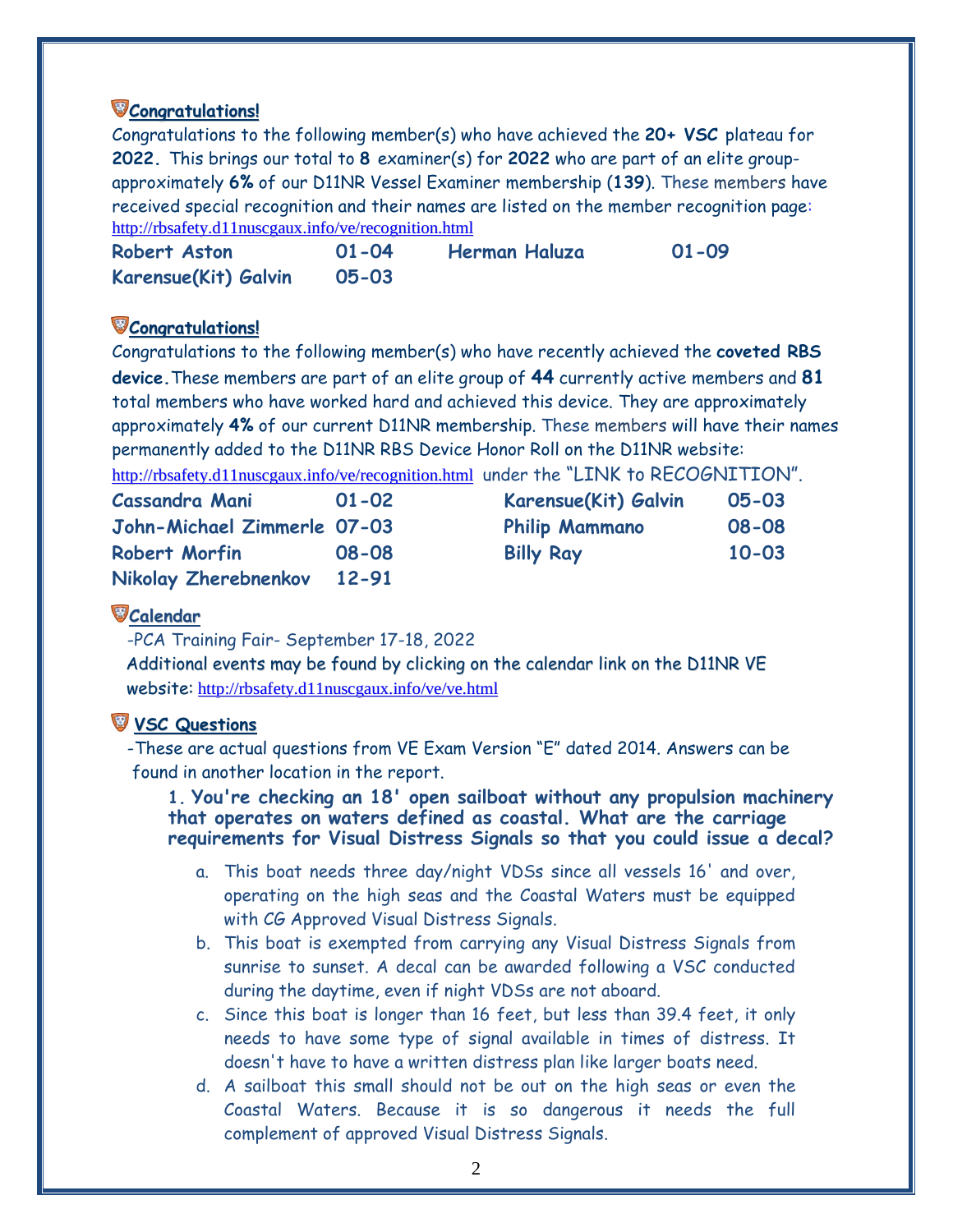- **2**. **Which of the following statements is true concerning navigation lights for a vessel under oars:**
	- a. Must exhibit lights similar to that for a power-driven vessel.
	- b. Must have a white light (flashlight acceptable) available when operating between sunset and sunrise, or in restricted visibility.
	- c. No navigation lights required.
	- d. Must have a single red light

### **National and District News**

### **National News**

-"As you are no doubt aware, Paddle craft are a quickly growing area of recreational boating activity. To increase the focus on this growing community, DIR-V has authorized the Incentives Division (VI) to conduct a Directors Coin Challenge.

National will reward each Districts' Top Paddle craft Vessel Examiner (VE) with a DIR-V Coin. Data will be collected by the VI Division from AUXDATA II for the period 1 Jan 2022 to 31 Dec 2022. Coins will be distributed at the end of the month of February 2023 and the DCO and DSO-VE will receive notification of the winner."

**Source:** Tom Niles DVC-VI, V-Directorate

# **District News**



**-NEW 2022 Workshop Update. Of the 139 current D11NR Vessel Examiners, currently only 87 or 63% have completed the workshop. Note: A couple of examiners have taken the workshop more than once! PLEASE take the 20-minutes to complete this important task so you are current on the many recent changes before the boating season gets underway. \*Current statistics shown in AUXDATA2 thru May 31, 2022.**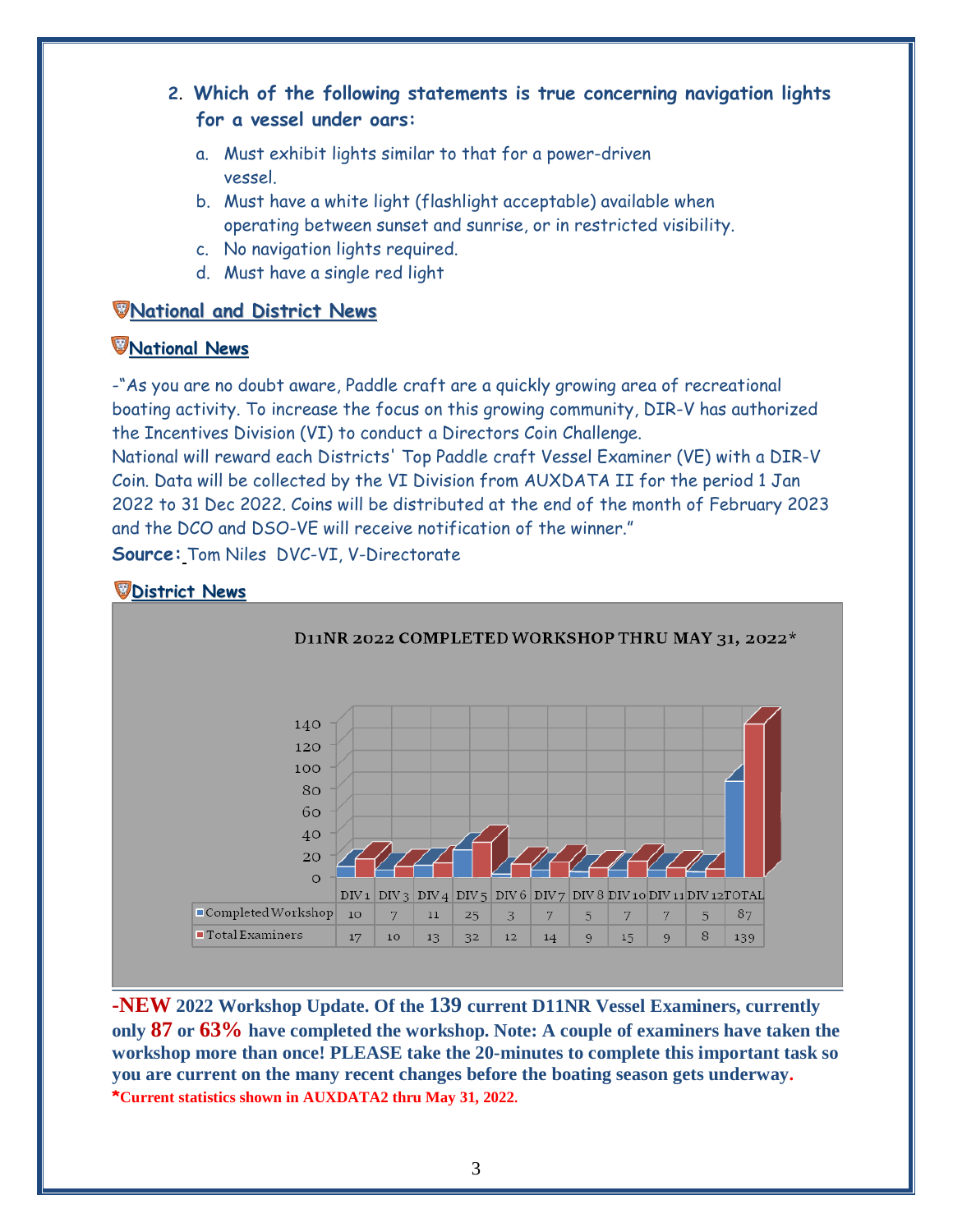**-NEW** -As in 2021, the National V-Dept has released a required 2022 workshop with a self-attestation form. The new 84 slide power point workshop covers updates on COVID guidelines, the new "I want a VSC" site, uniform info, VSC's on vessels over 65', Life jackets, ECOS, Virtual VSC info, Facility info, Recalls and safety defects, and Paddlecraft. Most of the information is review with a few new updates. **PLEASE** take about 20-minutes and complete this before the boating and VSC season gets underway. You can even download and complete the workshop on your smart phone as I did! Finally, thanks to Jan Jewell ADSO-VE/CS, a link to the workshop is on your D11NR Vessel Examiner (VE) website: <http://rbsafety.d11nuscgaux.info/ve/recognition.html>In addition, the self-attestation form for 2022 is also located there. As in 2021, PLEASE print and fill in the required information and submit it to your FSO-VE. If you have any questions, please don't hesitate to contact me. **Source:** Mike Lauro DSO-VE

**-NEW** Please advise any new members wishing to take the online VE exam that a complete revision of the National Testing Center VE Qualification Exam was completed. All of the existing questions and answers were reviewed for completeness and accuracy. Revisions were made, as required. Additional questions were added to verify the potential VE has a current understanding of VE issues and procedures. You can find a link to the National Testing Center (NTC) on your D11NR Vessel Examiner website;

<http://rbsafety.d11nuscgaux.info/ve/recognition.html> on the left under "**Member Quick Links**" **Source:** Mike Lauro DSO-VE

*-VSC activity in D11NR has been reinstated with special Phase 3 guidelines.* **Please go to the D11NR website:** <http://rbsafety.d11nuscgaux.info/ve/ve.html>**. "HOTLINE MESSAGES" to find the complete file including uniform requirements, mask requirements, and the assignment to duty .**

**- VSC's ON RENTALS-At the request of Commodore Kirkwood, and after 18-years, the VSC Rental Program was updated in 2019 and moving forward.** *ANYONE* **who performs rental VSC's on PWC's, fishing boats, houseboats, paddlecraft, etc. MUST be aware of the new changes in effect after 1 June 2019.** 

**Please go to the D11NR Vessel Examiner (VE) website:**

<http://rbsafety.d11nuscgaux.info/ve/ve.html> **and review ML-1 thru ML-4 and closely review and follow the instructions as ALL of these forms have been revised and approved by DCO Kirkwood.**

Any any new vendors paperwork copy must be emailed or mailed to the DSO-VE. Billy Ray, ADSO-VE will **be administering this program, but if you have any questions, please don't hesitate to contact me**.

**Source: Mike Lauro DSO-VE**